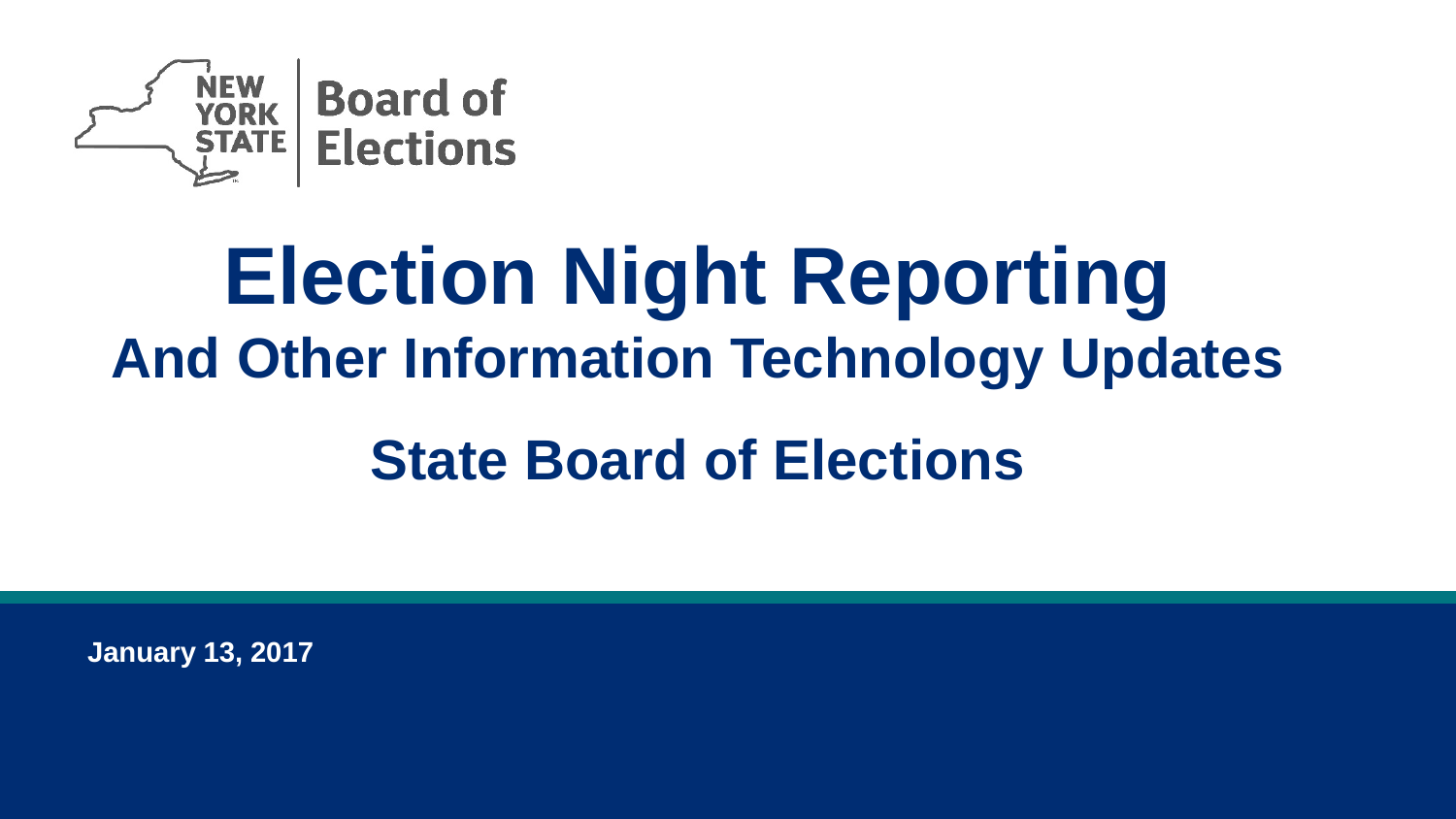# **Election Night Reporting**

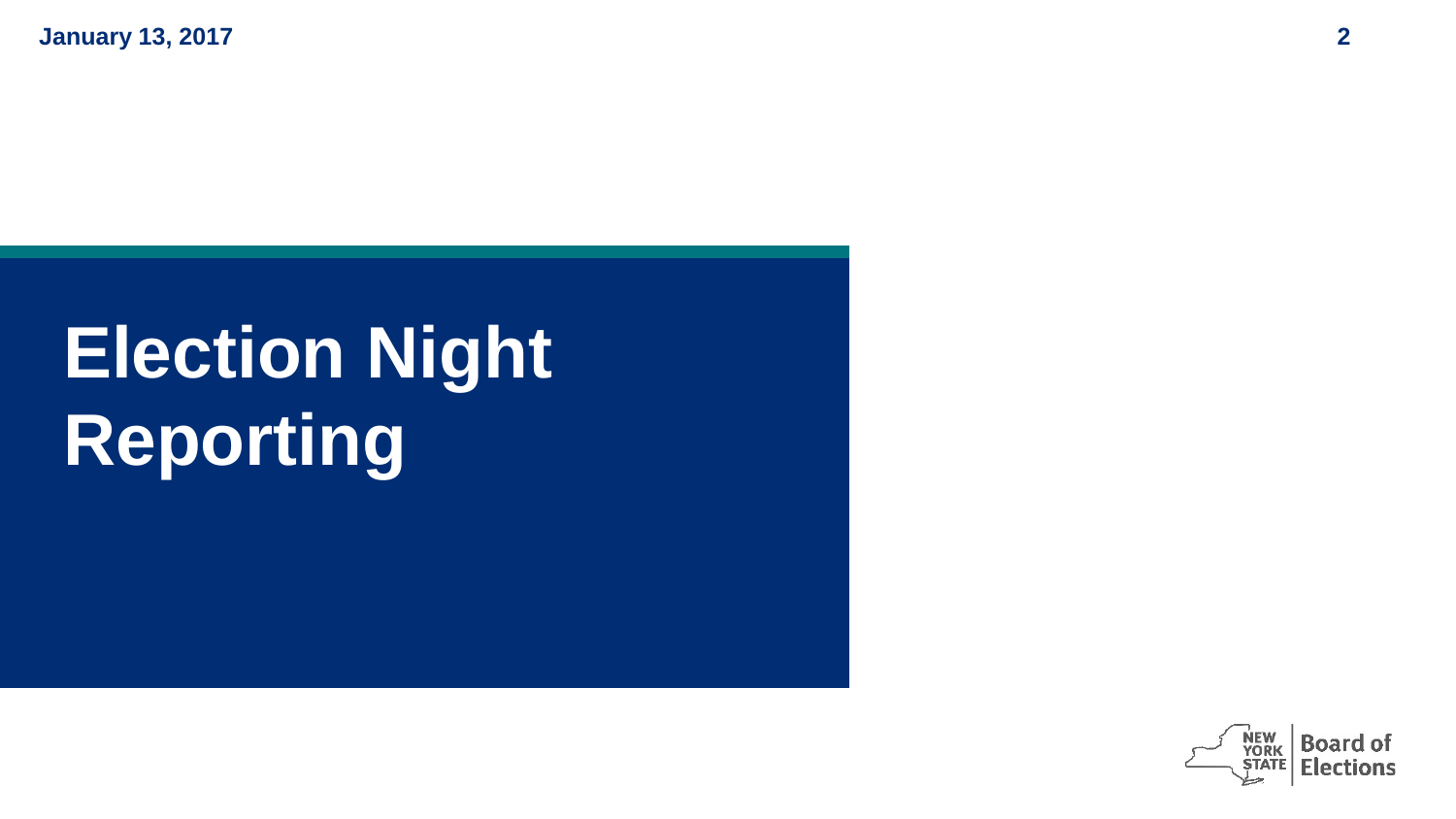### **Recap of NYS Election Law § 9-126(2)(b):**

*The board of elections shall remain open after the close of the polls and shall receive and tabulate the voting results as they are received. The board of elections shall make such unofficial results available to the media and the state board of elections, and shall post running totals in a public place and on the internet as the results become known to it.*

 $\triangleright$  Two tasks to focus on:

- *"…shall make such unofficial results available to … the state board…"*
- *"…shall post running totals … on the internet…"*

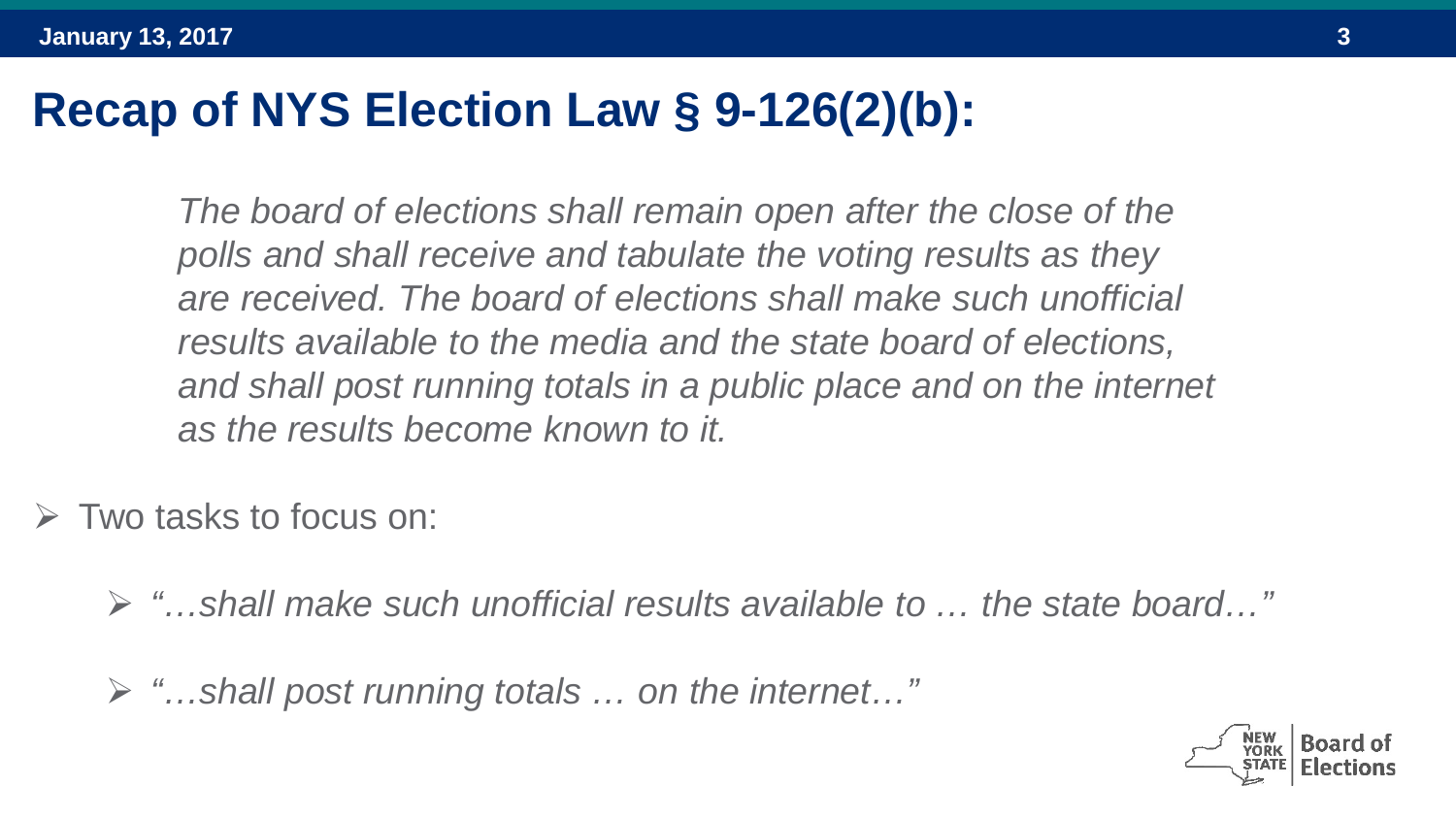#### **Sending results to the State Board of Elections**

- **Zero files**
	- $\triangleright$  First run through of getting the data out of the EMS for county staff
	- Allows for confirmation of relevant staff and contact information
	- Quality Control / Proofing Opportunity of both Contest Information as well as Election District information
	- Allows the State Board to coordinate contests between counties contained within a single political subdivision and otherwise prepare the system to automatically process the data it receives on Election Night

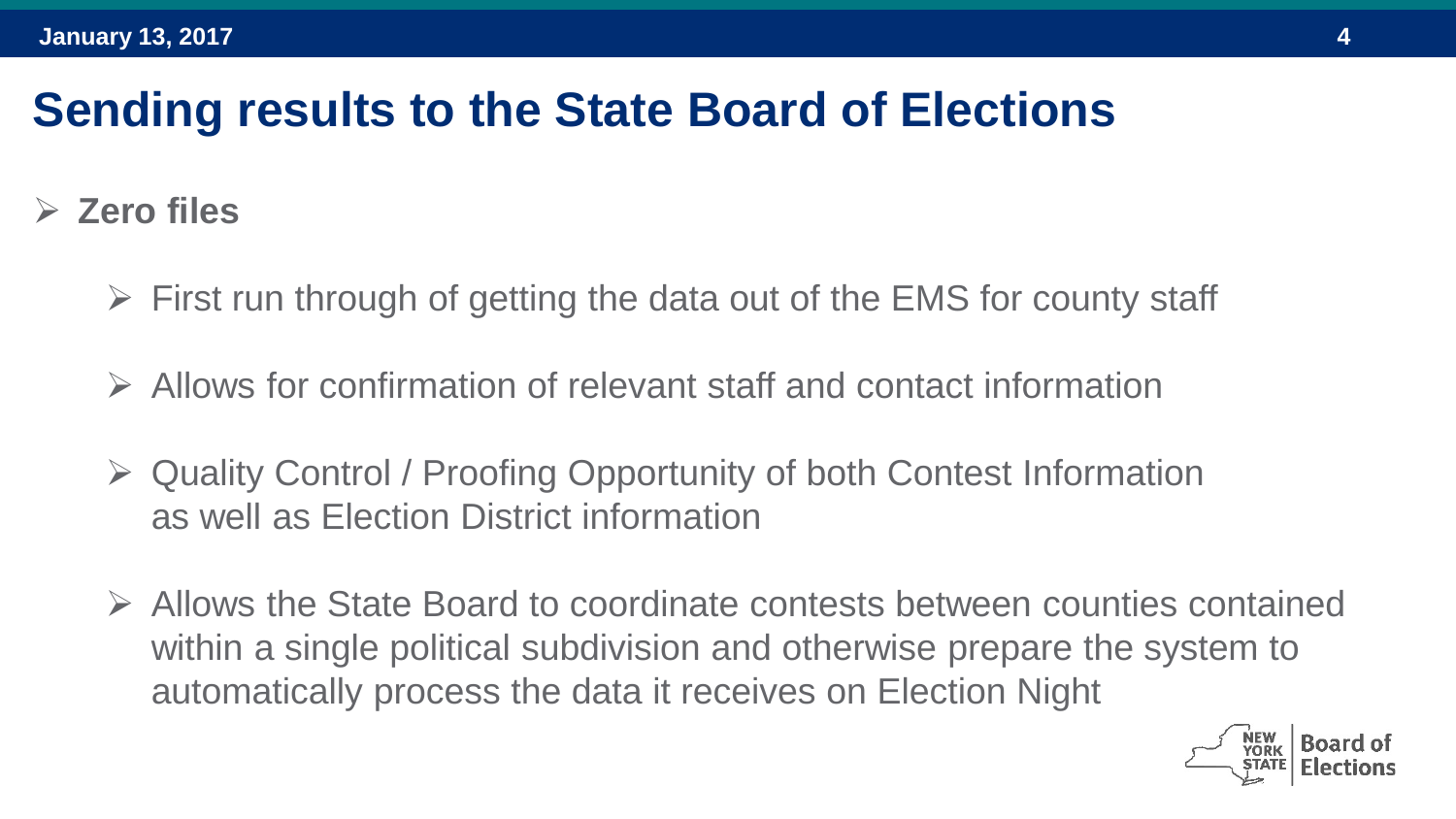#### **Sending results to the State Board of Elections**

- **Election Night**
	- $\triangleright$  First upload expected by approximately 10pm. This ensures two things:

 $\triangleright$  CBOE staff has no problem executing the process on their end  $\triangleright$  There are no issues with the data being received

- $\triangleright$  Please don't send us a zero file as your first file just to get off the list
- $\triangleright$  We have staff ready and waiting to assist your board, so please call us if there is an issue
- Upload at least once more before you leave

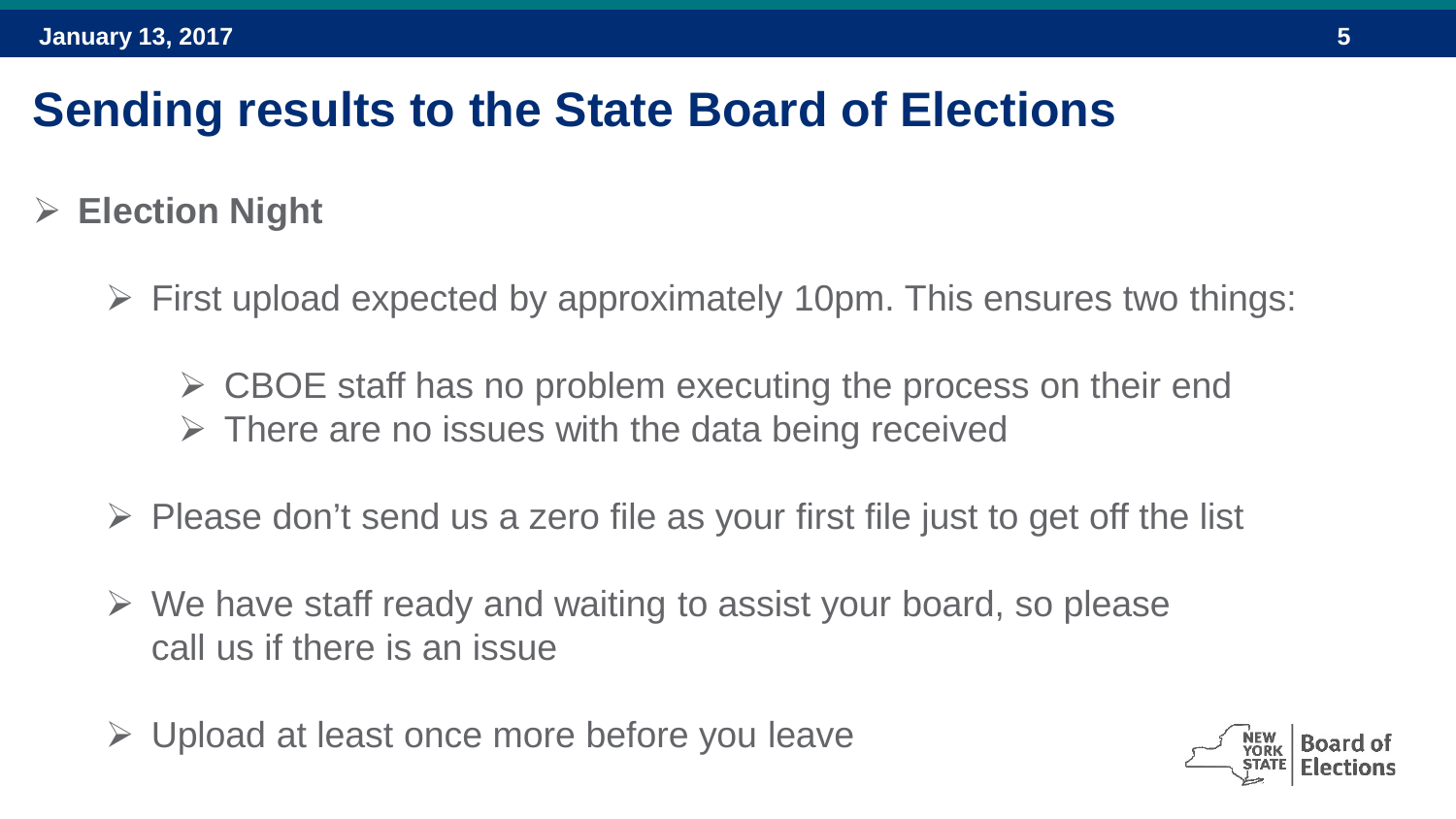#### **Posting running totals on the Internet**

- Make this information readily available to those likely looking for it
	- $\triangleright$  A link to unofficial election night results should be provided on your board's homepage, even if you have an Election Results section
	- $\triangleright$  If your board's web presence is part of a larger county site, consider placing an additional link on the county homepage

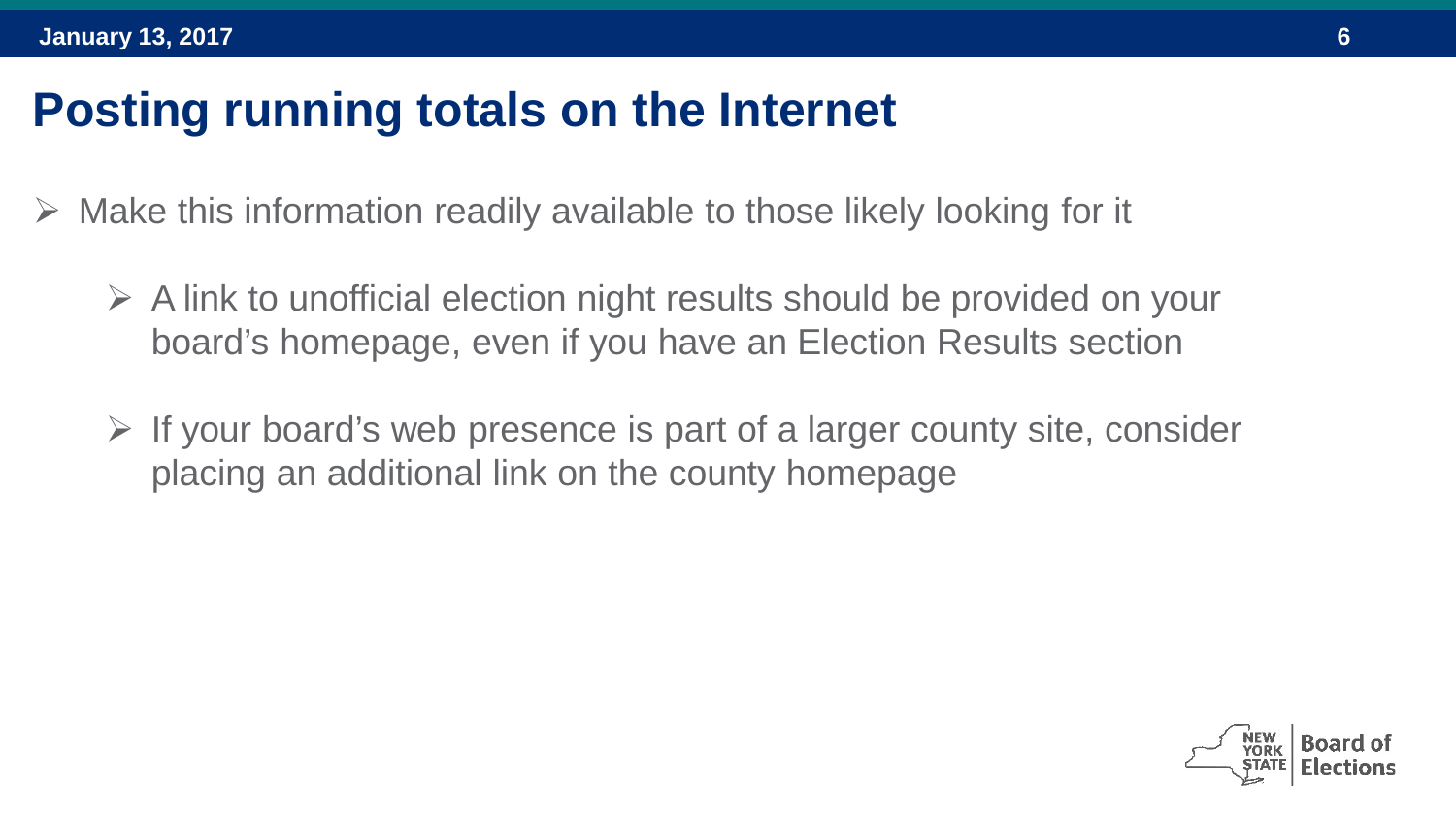### **NYSVoter Refresh**

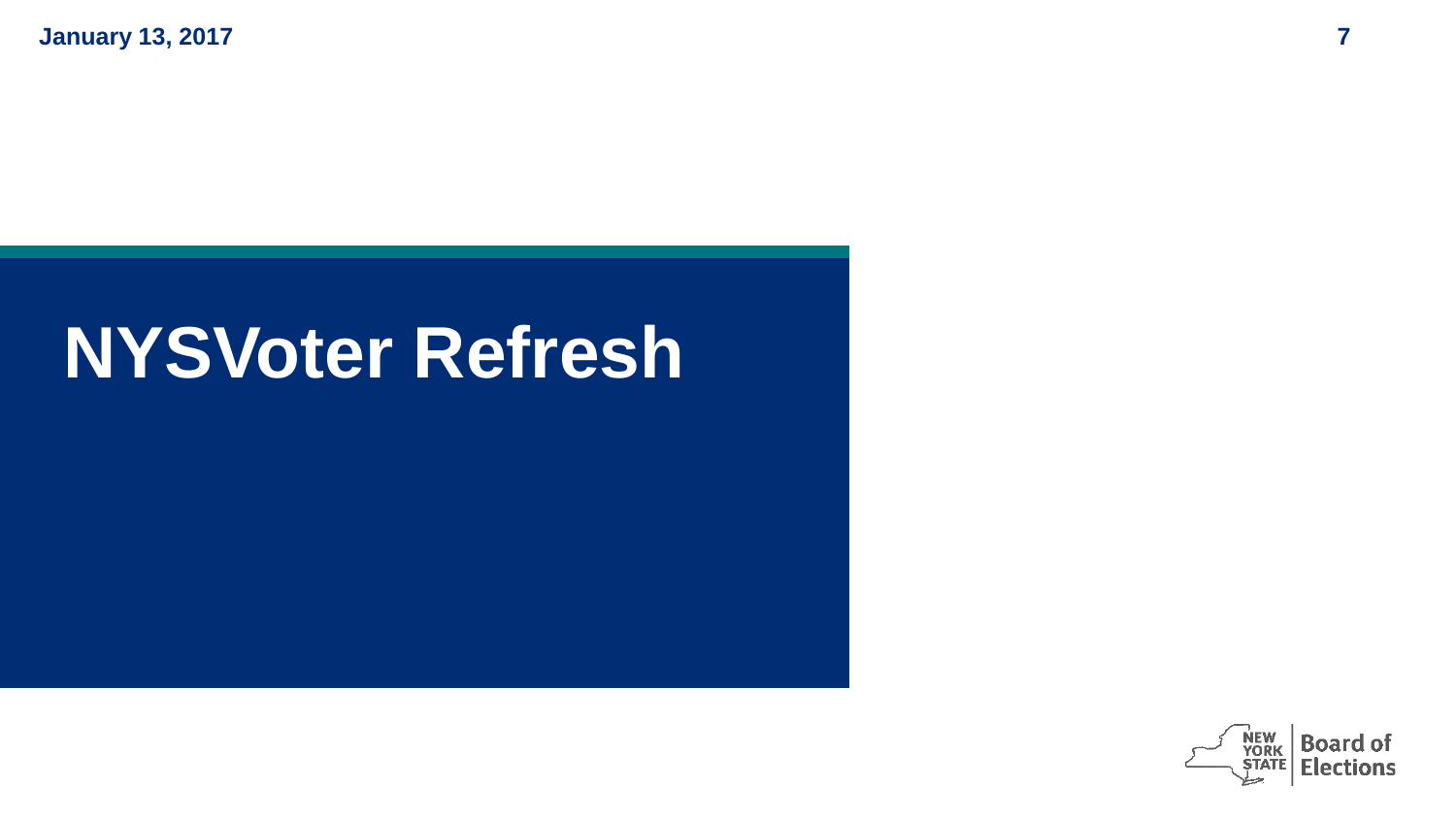#### **Status of the project**

#### **NYSBOE – CBOE Connectivity:**

- New Virtual Private Network (VPN) devices have been configured and installed at all county board locations. These connections provide a secure dedicated connection between the county boards and NYSBOE.
- $\triangleright$  Several short-term pre-election changes were made to enhance the security of existing NYSVoter systems and networks.
- Additional longer-term security improvements have been identified and NYSBOE is working to incorporate these into the existing NYSVoter Refresh project or create new dedicated projects.

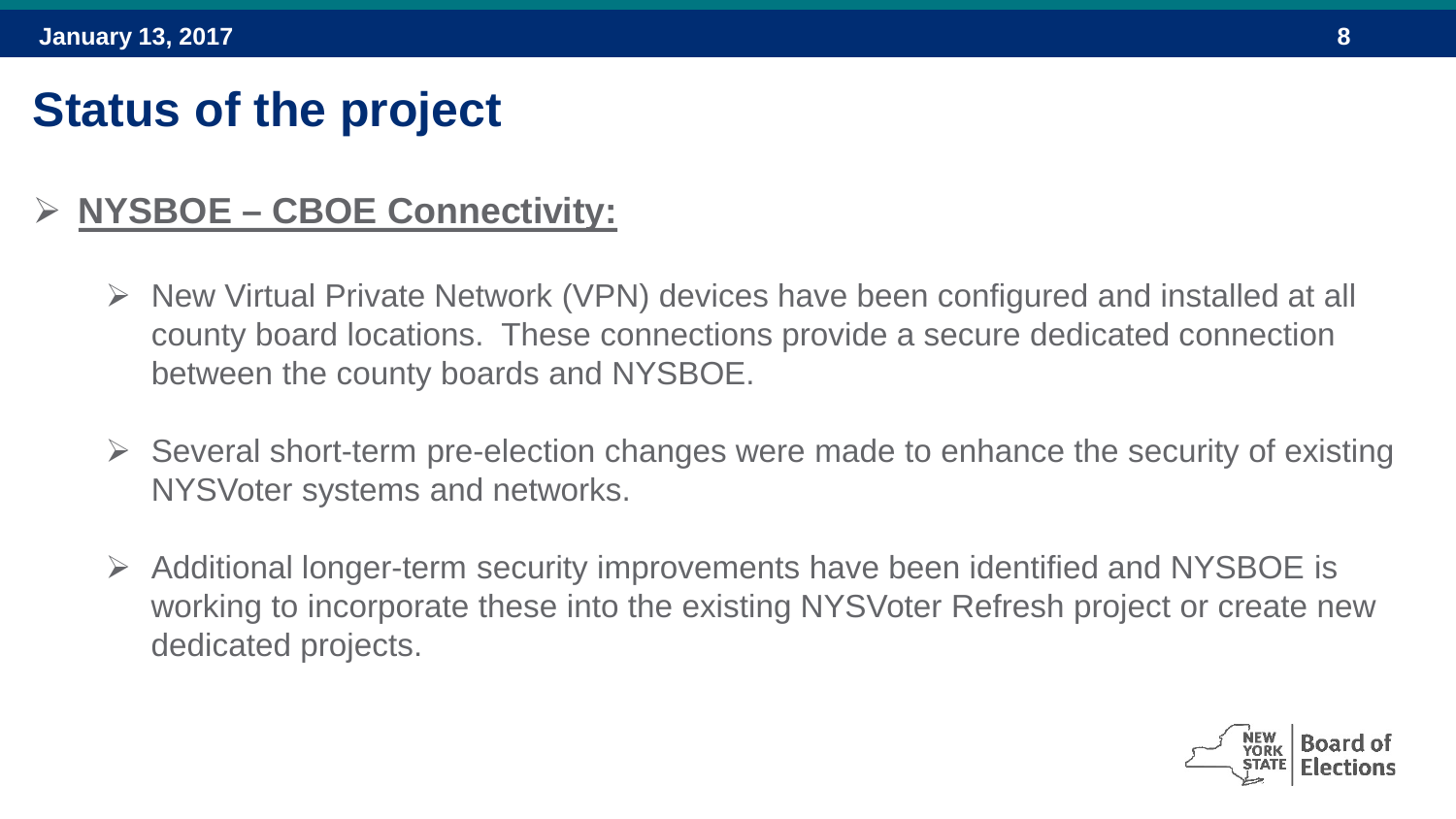#### **Status of the project**

#### **Status of Deployment of Revised NYSVoter Application:**

- $\triangleright$  A new vendor has been contracted to complete the refresh of the NYSVoter systems and network. This project is expected to run through mid-summer 2017 and encompasses:
	- $\triangleright$  Phase 1: Evaluation and Assessment of Network & Hardware Configuration, Security Review
	- $\triangleright$  Phase 2: Implementation and Testing of Phase 1 Recommendations
	- $\triangleright$  Phase 3: Migration and Deployment
- $\triangleright$  NYSBOE IT will seek to partner with counties during Phases 2 & 3 to ensure a smooth deployment of the migrated system.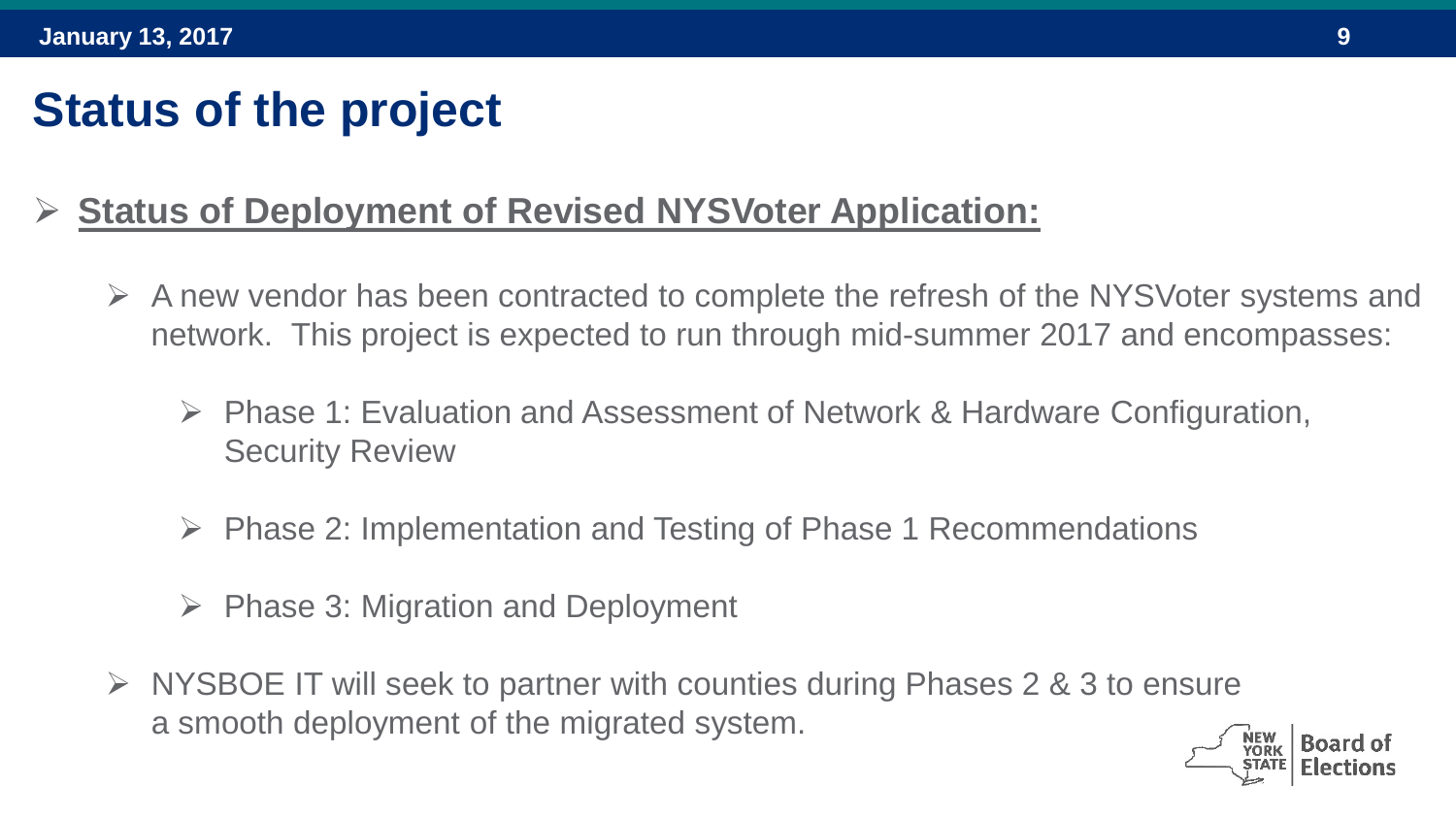## **CAPAS / FIDAS Redevelopment**

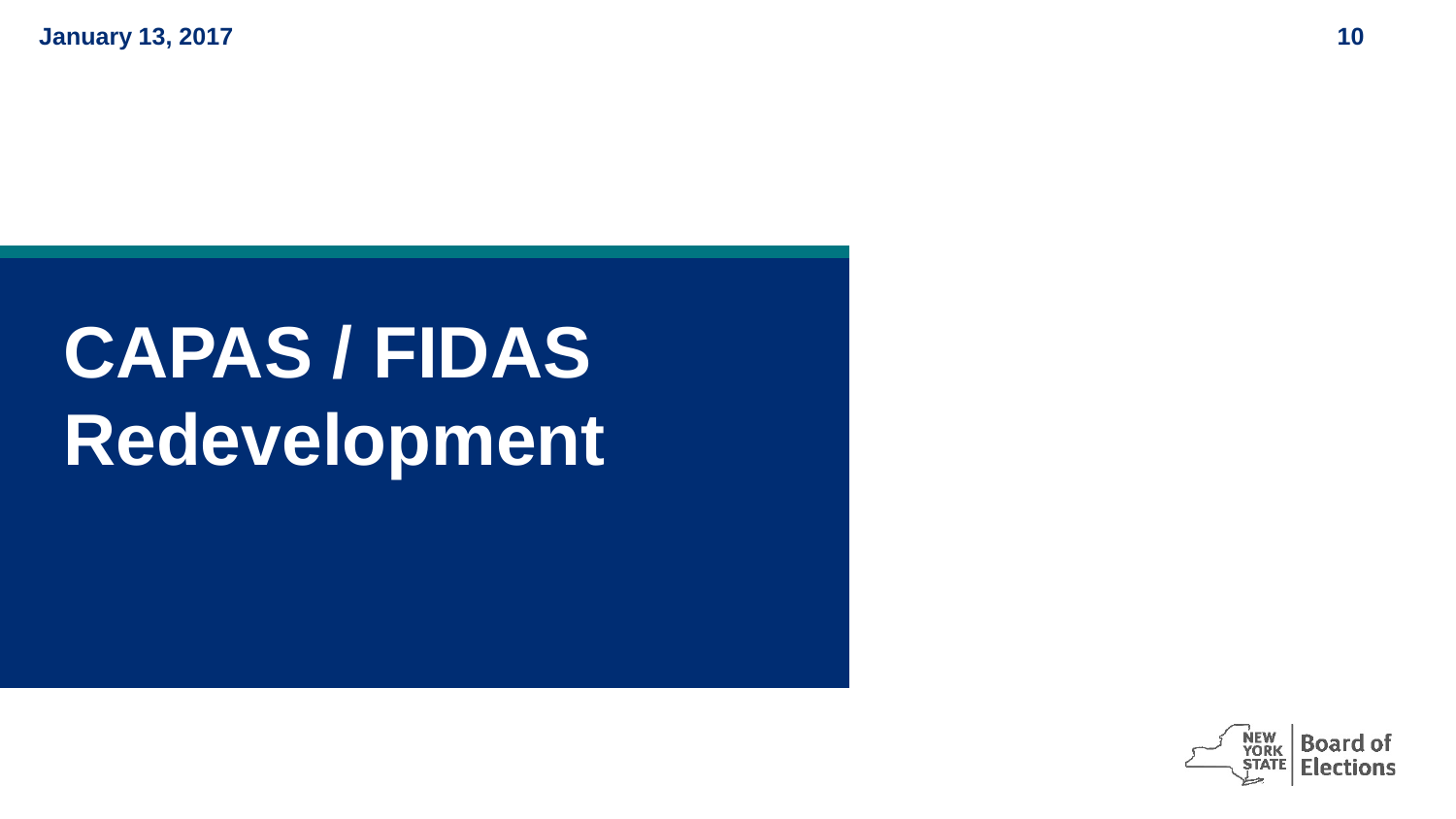### **What are CAPAS & FIDAS?**

- *Candidate Petition Administration System (CAPAS)* 
	- $\triangleright$  Used by the State Board to maintain records on:
		- $\triangleright$  Offices to be filled
		- $\triangleright$  Designating/Nominating filings
		- Authorizations/Acceptances/Declinations/Substitutions
		- Objections/Specifications/Determinations

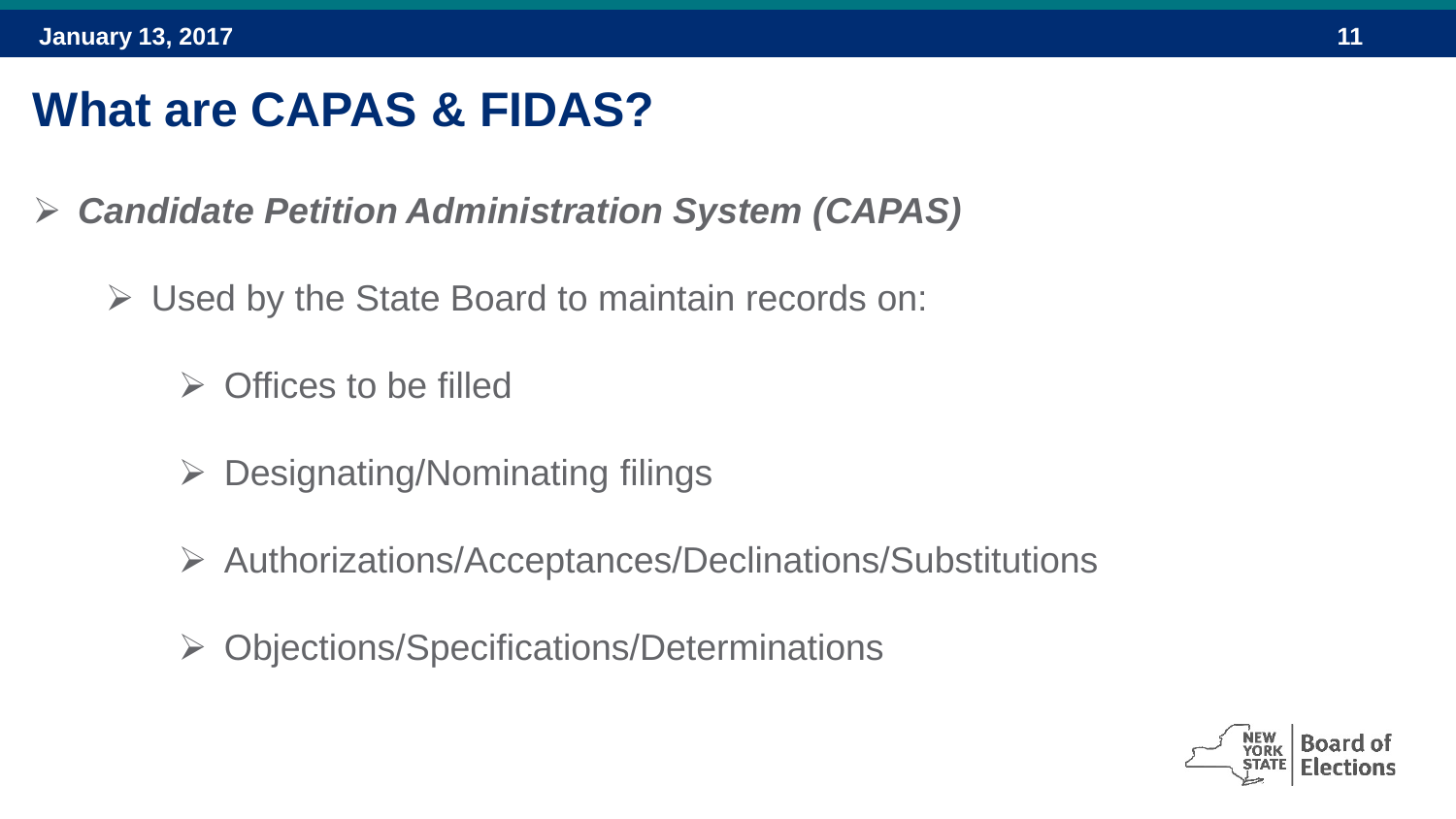### **What are CAPAS & FIDAS?**

- *Financial Disclosure Administration System (FIDAS)*
	- $\triangleright$  Used by candidates/committee treasurers to make their financial disclosure filings
	- $\triangleright$  Used by the State Board for auditing/compliance/enforcement purposes
	- $\triangleright$  Used by County Boards, the media and the public to view contributions and expenditures

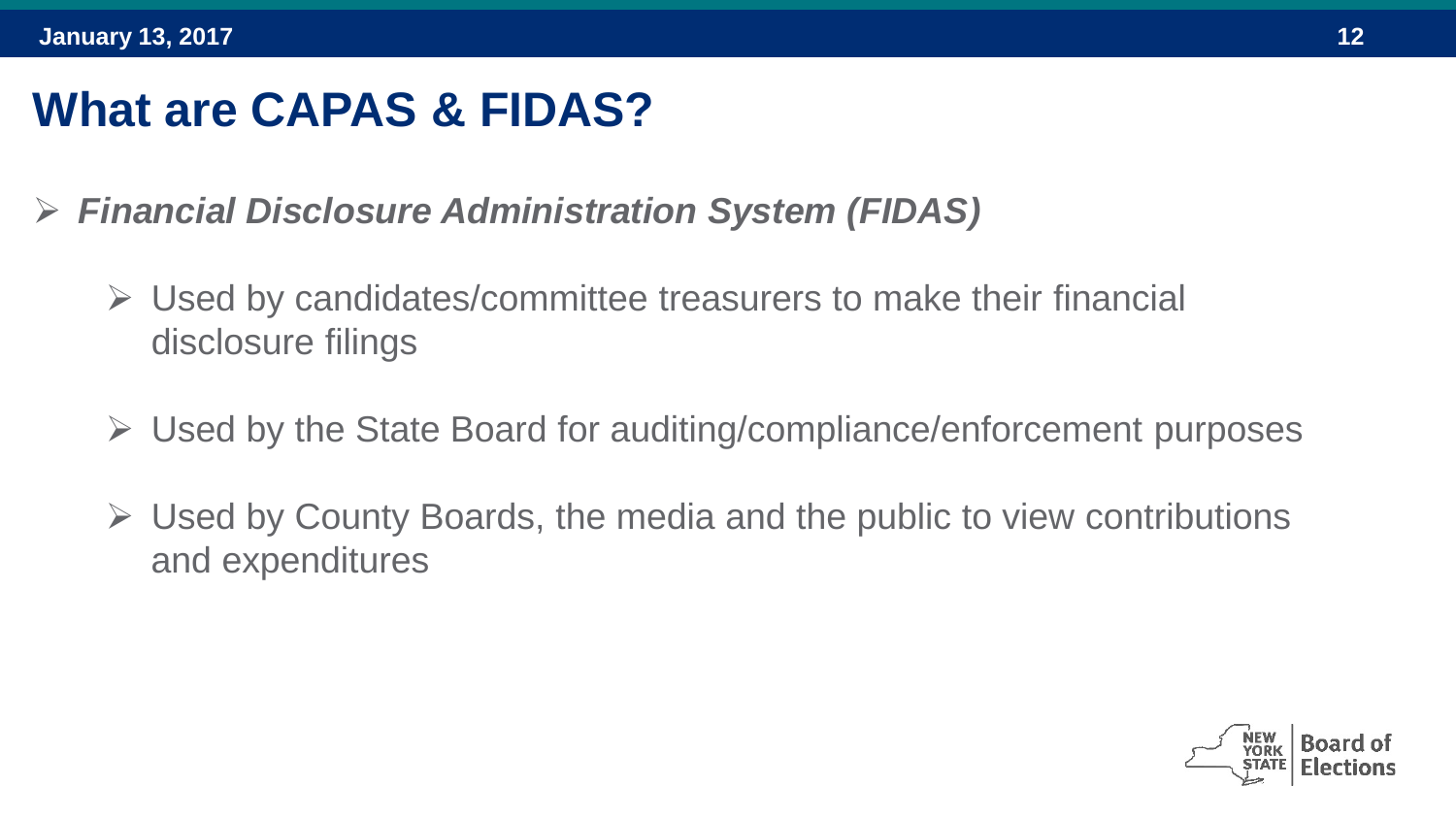#### **New system benefits**

- $\triangleright$  Reduce manual and paper-based processes
- $\triangleright$  Replace older systems that are difficult to use and support
- $\triangleright$  Increase transparency and public accountability
- Enable the capture of information on local offices from county boards
- Provide improved reporting for filers, State Board, County Boards, media, and General Public
- $\triangleright$  Allow integration of petition and disclosure systems
- Web-based interface

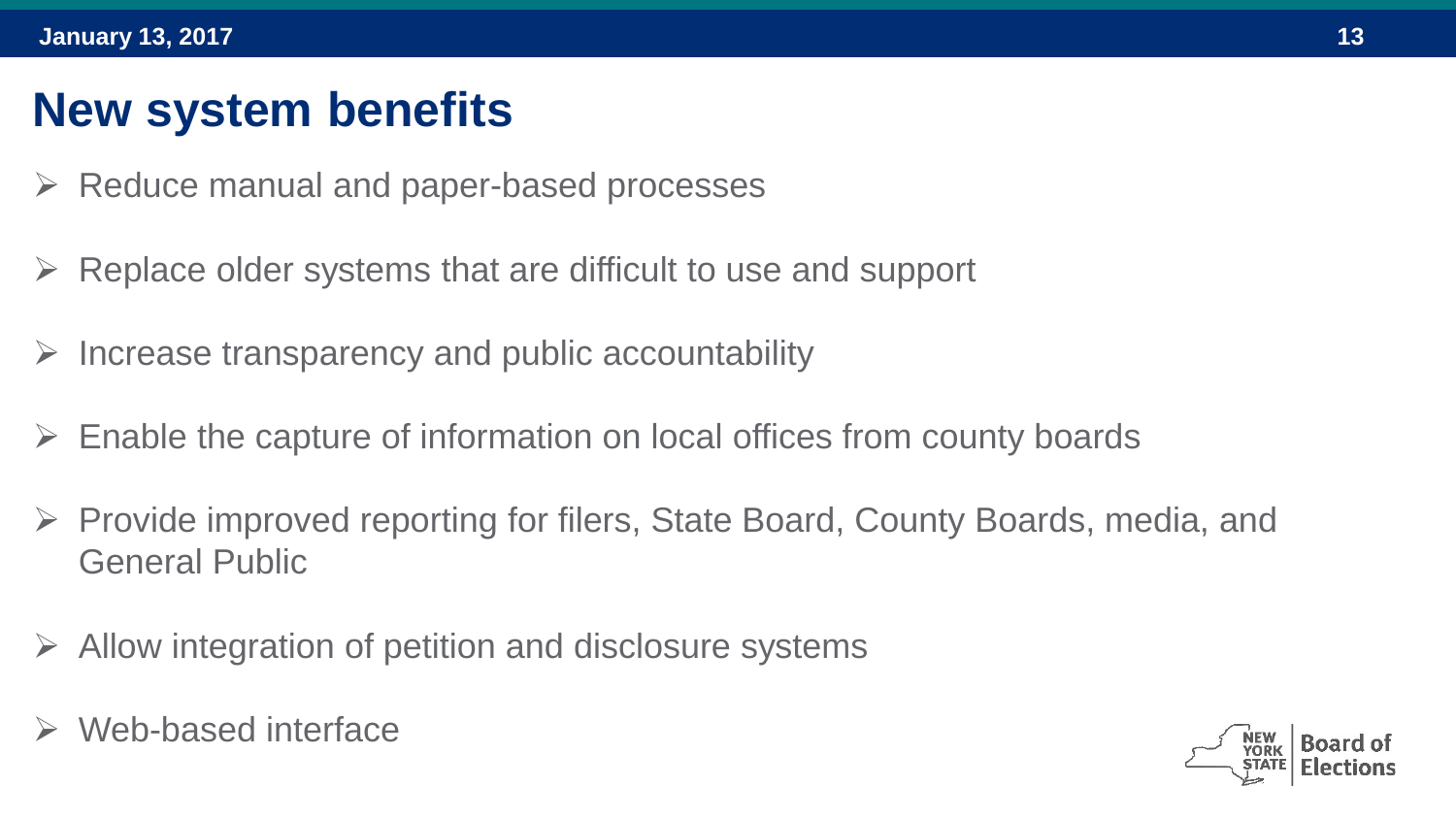#### **The new interface**

- $\triangleright$  Is user-friendly and intuitive to use
- Make it easier and faster for users to enter and submit data
- $\triangleright$  Offers online help for all areas of the application
- $\triangleright$  Provides features that people expect from websites:
	- $\triangleright$  ADA compliance for accessibility
	- $\triangleright$  Responsive interface for use on tablets and other mobile devices
	- $\triangleright$  Predictive searches (i.e. Google)
	- $\triangleright$  Data filtering and sorting
	- $\triangleright$  Reports and data exports in multiple formats (Excel, PDF, etc.)

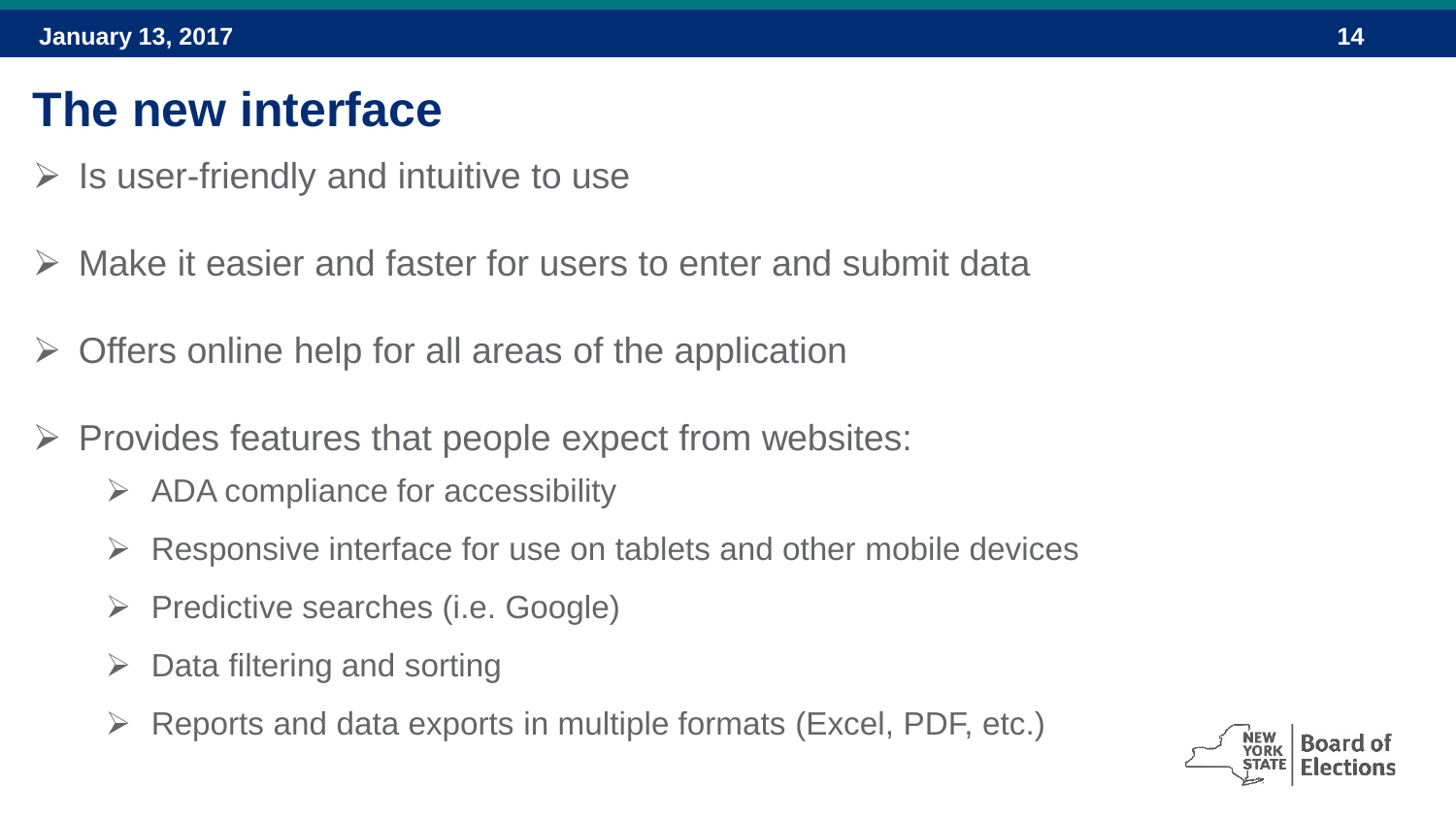#### **Current status**

- Significant progress has been made this year on the new Database Design, Data Migration, and overall User Interface (UI) design.
- $\triangleright$  Additional resources are being added to the project including a new Project Manager, Programmers, and a dedicated Tester.
- $\triangleright$  The success of this project relies heavily on the involvement and acceptance of its stakeholders and partners including candidates, treasurers, county boards and their system vendors.
- NYSBOE will actively solicit participation and feedback from stakeholders to collaborate extensively during remaining development and system testing.
- Expanding outreach and training efforts as new functionality is made available.